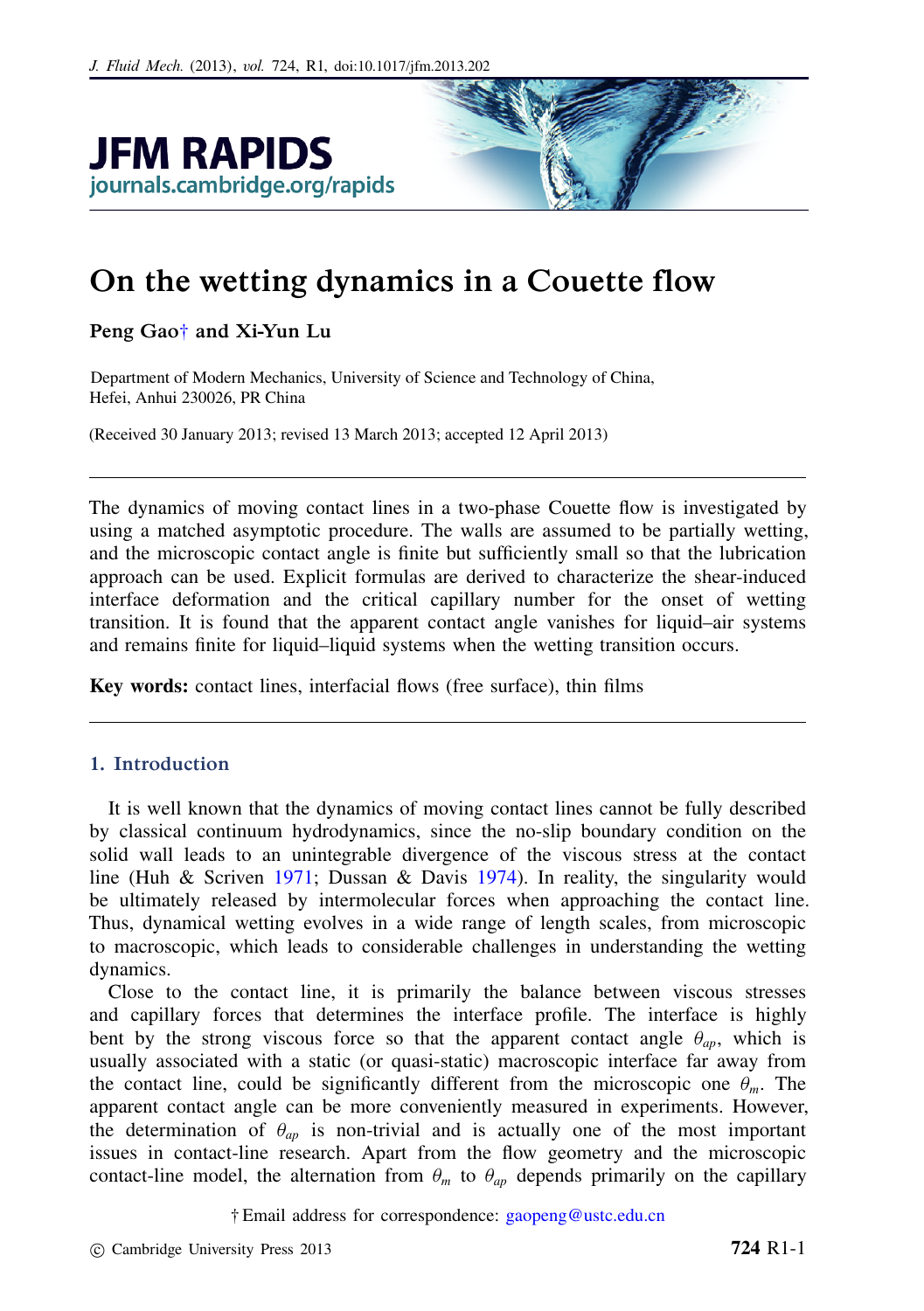number  $Ca = \mu U/\sigma$ , a dimensionless group involving the contact-line speed *U*, the viscosity  $\mu$  and the surface tension  $\sigma$ . For the wetting of a single fluid, a remarkable relation between  $\theta_{ap}$  and *Ca* is the so-called Cox–Voinov law (Voinov 1976; Cox 1986)

<span id="page-1-0"></span>
$$
\theta_{ap}^3 = \theta_m^3 \pm 9Ca \ln(\alpha \ell_M/\ell_m), \qquad (1.1)
$$

with '+' and '−' for advancing and receding contact lines, respectively. Here  $\ell_M$  and  $\ell_m$  are, respectively, appropriate macroscopic and microscopic length scales, and  $\alpha$  is constant. A similar relation for two-fluid wetting was given by Cox (1986). These formulas are typically obtained by matching an inner solution in the vicinity of the contact line to an outer flow. However,  $\alpha$  depends on the microscopic models as well as the details of macroscopic flows, and is only analytically available for very limited wetting problems, e.g. spreading drops (Hocking 1981, 1983) and capillary tubes (Voinov 1976, 2000).

A crucial wetting phenomenon that  $(1.1)$  fails to describe is the dynamic wetting transition, e.g. an increase in the speed of a receding contact line beyond a threshold, corresponding to a critical capillary number *Ca<sup>c</sup>* , leading to the deposition of liquid films on the substrate (Blake & Ruschak 1979; de Gennes 1986; Sedev & Petrov 1991; Snoeijer *et al.* 2006; Snoeijer & Andreotti 2013). The reason is that [\(1.1\)](#page-1-0) is based on the assumption of small *Ca*, and thus works well for low-speed wetting; a large deviation is expected at high contact-line speeds. To characterize the contact-line dynamics for wetting transition, it is necessary to obtain the inner and outer solutions at arbitrary values of *Ca*, which remains a challenge. For receding contact lines at small  $\theta_m$ , an exact solution of the inner flow valid for arbitrary *Ca* is available in the framework of lubrication theory (Duffy & Wilson 1997). Based on this solution, Eggers (2004*a*, 2005) derived an analytical criterion for the wetting transition when a plate is withdrawn from a liquid bath. The theory also confirmed a classical conjecture by Derjaguin & Levi (1964) that  $\theta_{ap} = 0$  at the transition. In fact, the wetting transition is associated with a saddle-node bifurcation, where a stable branch of solution meets an unstable one (Chan, Snoeijer & Eggers 2012). Snoeijer *et al.* (2007) numerically demonstrated the presence of multiple branches of solutions and bifurcations.

Two-phase Couette flows have frequently been employed to study the dynamics of moving contact lines as well as wetting transition. Although it is difficult to perform experiments, the Couette flow is convenient to implement numerically because of its simple geometry (Thompson & Robbins 1989; Jacqmin 2004; Qian, Wang & Sheng 2006; Ren & E 2007; Sbragaglia, Sugiyama & Biferale 2008). Surprisingly, as far as we know, no complete theory has been developed for such a particular wetting problem. On the one hand, Jacqmin (2004) and Sbragaglia *et al.* (2008) performed a lubrication analysis, but had to rely on a numerical approach to predict the interface profile and the criterion of wetting transition. On the other hand, comparison of numerical results with a general theory such as [\(1.1\)](#page-1-0) exhibit ambiguities, which reside in the definition of the apparent contact angle  $\theta_{ap}$ . While  $\theta_{ap}$  represents theoretically the slope of the static outer interface extrapolated to the contact line (Cox 1986), two plausible versions have been used in simulations: the interfacial angle at the centre line (Thompson & Robbins 1989) and the minimum angle of the interface (Ren & E 2007). Jacqmin (2004) and Sbragaglia *et al.* (2008) also used the first definition, which is obviously arbitrary, and argued that the wetting transition occurs at  $\theta_{ap} \neq 0$ ; the second one relies on the presence of an inflection point of the interface and could be quite different from the extrapolated one. These inconsistences are obscured by the fact that good comparisons can still be obtained by an appropriate adjustment of parameters.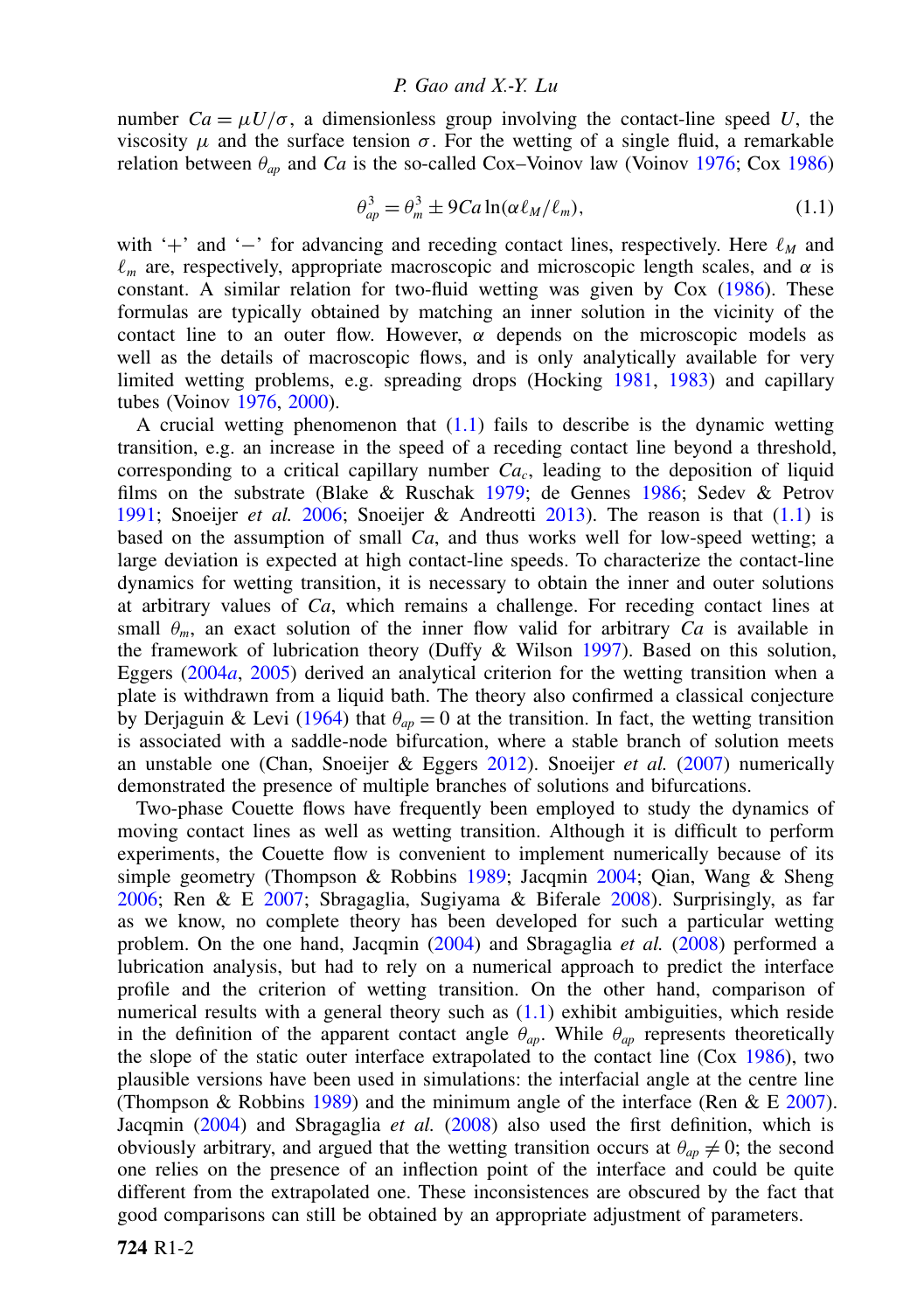*On the wetting dynamics in a Couette flow*



FIGURE 1. Schematic of the shear flow driven by two parallel walls moving in opposite directions with velocity  $\pm U$ . The line  $h(x)$  represents the fluid–fluid interface.

This paper concerns the behaviour of the wetting dynamics in the Couette geometry by using a lubrication approach and a matched asymptotic procedure. The apparent contact angle is defined according to the extrapolated version. The interface deformation and the onset of wetting transition are quantified without any adjustable parameters.

## 2. Lubrication description of the Couette flow

We consider the two-dimensional flow in a Couette geometry, as shown in figure 1. The two walls are separated by a distance  $H$ , and move oppositely with velocities  $\pm U$ . The two fluids are mutually immiscible and the interface between them is described by  $y = h(x)$ . The contact line at the lower and upper wall lies at  $x = 0$  and  $L_w$ , and the corresponding microscopic contact angles are denoted by  $\theta_r$  and  $\theta_l$ , respectively. Note that  $\theta_r$  and  $\theta_l$  are defined in different fluids. Here and below we use the subscripts *l* and *r* to denote quantities associated with the left and right fluid, respectively. To relieve the singularity at the contact lines, we employ the Navier slip boundary conditions

<span id="page-2-0"></span>
$$
u_r + U = \lambda_s \partial u_r / \partial y \quad \text{at } y = 0,
$$
 (2.1)

$$
u_l - U = -\lambda_s \partial u_l / \partial y \quad \text{at } y = H,\tag{2.2}
$$

where  $u_l$  and  $u_r$  are the horizontal velocity components;  $\lambda_s$  is the microscopic slip length, much smaller than the macroscopic scale *H*.

The purpose is to seek a stationary interface profile for a given shear speed *U*, which thus also represents the relative velocity between the contact line and the solid wall. We assume that the viscous effect is sufficiently large for inertia to be neglected. It is further assumed that both  $\theta_l$  and  $\theta_r$  are small; therefore, the interface is only slightly tilted ( $H \ll L_w$ ) so that the usual lubrication approximation can be used (Oron, Davis & Bankoff 1997). Differentiation of the interfacial normal stress condition with respect to *x* gives

$$
\sigma \kappa'(x) = G_l(x) - G_r(x), \qquad (2.3)
$$

where  $G_l(x)$  and  $G_r(x)$  are the pressure gradient along the *x*-direction,  $\sigma$  is the surface tension and  $\kappa(x) \equiv h''(x)$  is the interface curvature. Following Jacqmin (2004) and Sbragaglia *et al.* (2008),  $G_l$  and  $G_r$  as well as the velocity profiles can be determined by the remaining boundary conditions at the walls and the interface; they can be expressed explicitly in terms of *h*. Eventually, we obtain a single lubrication equation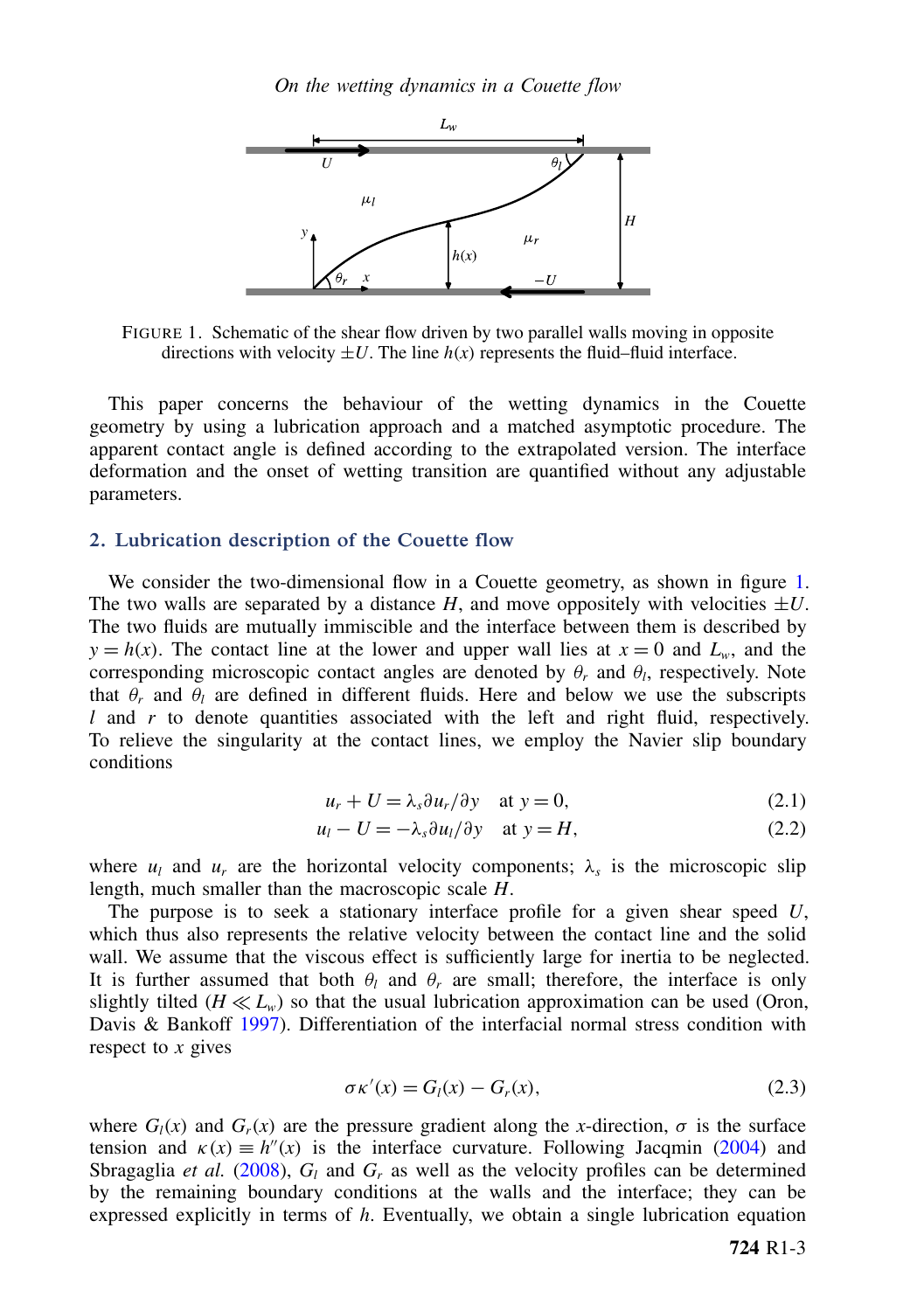for the interface height  $h(x)$ , which reads

$$
h''' = \frac{3Ca[(n+2)nh^3 + (4\lambda n - 3)nh^2 + (8\lambda + 3)nh + 2\lambda n + 6\lambda + 1]}{h(h-1)[nh^3 + (n\lambda - n + 2\lambda + 1)h^2 - (12\lambda^2 n + 4n\lambda + 2\lambda + 1)h - 3\lambda(4\lambda + 1)]}.
$$
\n(2.4)

Here *h* and *x* have been non-dimensionalized with *H*. The involved dimensionless parameters include the capillary number  $Ca = \mu_r U/\sigma$ ,  $n = m - 1$  with  $m = \mu_l/\mu_r$  being the viscosity ratio, and the dimensionless slip length  $\lambda = \lambda_s/H \ll 1$ . This equation is supplemented by the boundary conditions at the contact lines,

<span id="page-3-5"></span><span id="page-3-0"></span>
$$
h(0) = 0, \quad h'(0) = \theta_r,
$$
\n(2.5)

<span id="page-3-4"></span>
$$
h(L) = 1, \quad h'(L) = \theta_l,
$$
\n
$$
(2.6)
$$

with  $L = L_w/H$  being the dimensionless contact-line position on the upper wall. Note that the third-order differential equation [\(2.4\)](#page-3-0) is not overdetermined by the introduction of four boundary conditions, since *L* is not known *a priori* and should be solved as part of the solution. In addition, the singularity of the viscous force at the contact lines can be inferred from the term on the right-hand side of  $(2.4)$ , which clearly diverges as  $h \rightarrow 0$  or 1, especially in the absence of wall slip.

#### 3. Liquid–air system

First we consider a liquid–air system and neglect the influence of the air  $(m = 0)$ or  $n = -1$ ). In this case, the effect of the upper wall is no more than to provide a constraint on the interface slope, while its movement is insignificant since the velocity boundary condition [\(2.2\)](#page-2-0) is unnecessary. Therefore, the upper contact line exhibits no singularity. The governing equation  $(2.4)$  reduces to

<span id="page-3-1"></span>
$$
h''' = \frac{3Ca}{h^2 + 3\lambda h}.\tag{3.1}
$$

This equation is typically encountered in studying wetting flows of a single fluid close to the moving contact line, wherein it is expected that the balance between the viscous force and capillarity dominates the dynamics (Hocking 1983; Eggers 2005; Snoeijer *et al.* 2007; Chan *et al.* 2012). For the problem considered here, [\(3.1\)](#page-3-1) holds not only near the contact line, but also for the whole meniscus. Eggers (2004*a*, 2005) presented an asymptotic solution of  $(3.1)$  and obtained a criterion of wetting transition for a plate withdrawn from a liquid bath (see also Chan *et al.* 2012). We summarize this procedure here for completeness and extend it to the wetting problem in hand.

Introducing the similarity transformation  $\xi = x\theta_r/(3\lambda)$  and  $h(x) = 3\lambda h_\lambda(x\theta_r/(3\lambda))$ , we have

<span id="page-3-2"></span>
$$
h_{\lambda}'''(\xi) = \frac{\delta}{h_{\lambda}(h_{\lambda} + 1)},
$$
\n(3.2)

where  $\delta = 3Ca/\theta_r^3$  is a reduced capillary number. The boundary conditions for  $h_\lambda(\xi)$  at the lower contact line are

<span id="page-3-3"></span>
$$
h_{\lambda}(0) = 0, \quad h'_{\lambda}(0) = 1. \tag{3.3}
$$

The equation can be further simplified at locations away from the contact line where  $h_{\lambda} \gg 1$ . We write  $h_{\lambda}(\xi) = \delta^{1/3} g(\xi)$  and obtain  $g'''(\xi) = g^{-2}(\xi)$ , which has an exact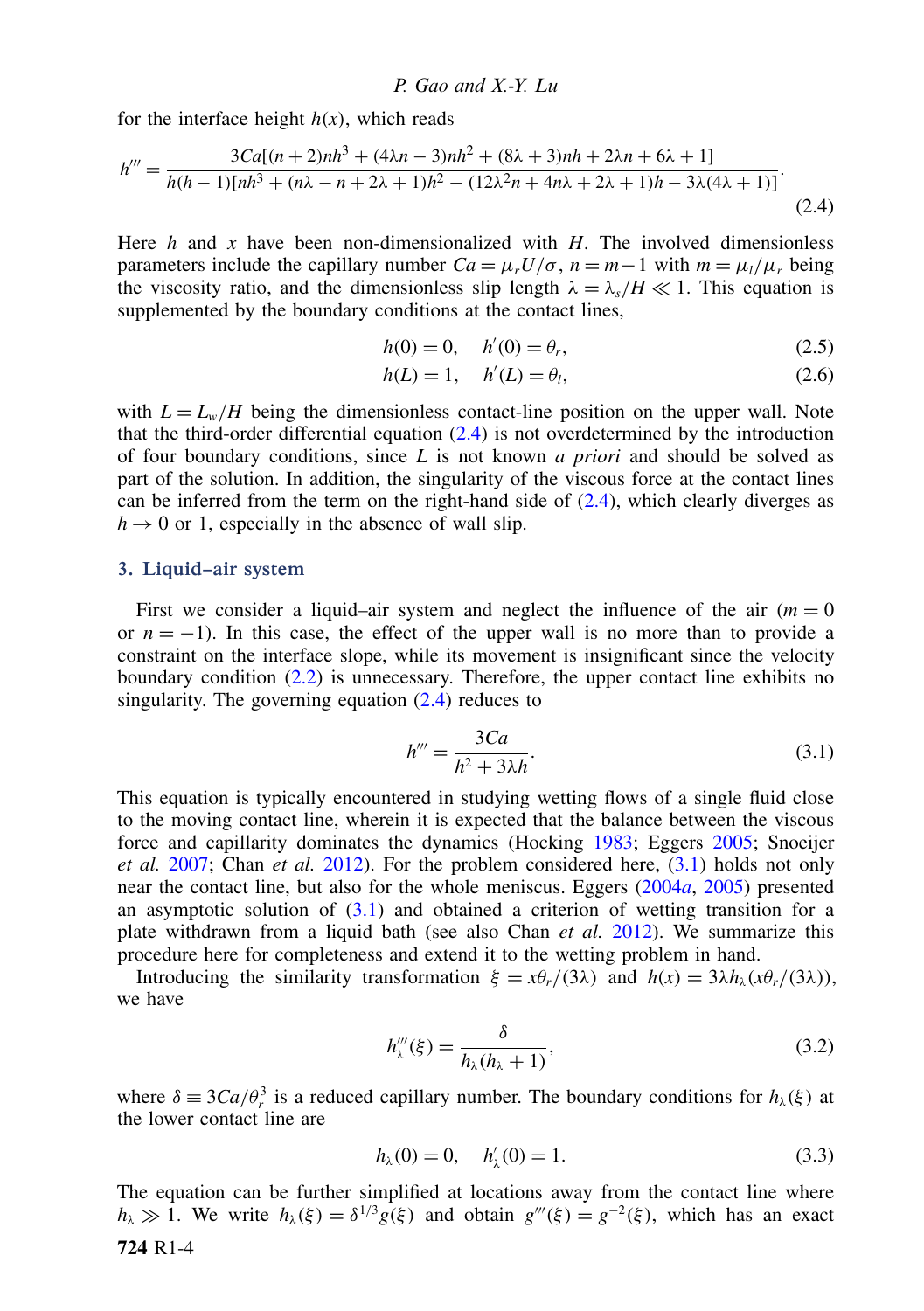#### *On the wetting dynamics in a Couette flow*

solution in parametric form (Duffy & Wilson 1997; Eggers 2005)

$$
\xi(s) = \frac{2^{1/3}\pi \text{Ai}(s)}{\beta[\alpha \text{Ai}(s) + \beta \text{Bi}(s)]},
$$
\n
$$
g(s) = \frac{1}{[\alpha \text{Ai}(s) + \beta \text{Bi}(s)]^2},
$$
\n
$$
s \in [s_1, \infty),
$$
\n(3.4)

where Ai and Bi are the well-known Airy functions,  $\alpha$  and  $\beta$  are constant, and  $s_1$  is the largest root of the equation

<span id="page-4-4"></span><span id="page-4-2"></span><span id="page-4-0"></span>
$$
\alpha Ai(s_1) + \beta Bi(s_1) = 0. \tag{3.5}
$$

According to Eggers (2005),  $\beta$  is determined by matching an asymptotic form of [\(3.4\)](#page-4-0),

$$
h_{\lambda}^{\prime 3}(\xi) = \delta g^{\prime 3}(\xi) = -3\delta \ln(2^{2/3} \pi^{-1} \beta^2 \xi), \tag{3.6}
$$

which is valid for  $1 \lesssim \xi \lesssim \beta^{-2}$ , to the solution of [\(3.2\)](#page-3-2) adjacent to the contact line, where slippage is important. The latter can be obtained via a standard procedure with expansion of  $(3.2)$  and  $(3.3)$  in  $\delta$  (Hocking 1983; Eggers 2004*b*, 2005). We employ a more accurate asymptotic form of this solution for  $\xi \gg 1$ ,

$$
h_{\lambda}^{\prime 3}(\xi) = 1 - 3\delta(1 + \ln \xi) + O(\delta^2), \tag{3.7}
$$

as also obtained by Hocking (1983) for an advancing contact line. Matching [\(3.7\)](#page-4-1) and  $(3.6)$  leads to

<span id="page-4-1"></span>
$$
\beta^2 = 2^{-2/3} \pi e^{1 - (1/3\delta)} + O(\delta). \tag{3.8}
$$

This value is larger by a factor of  $e = 2.71828...$  than that given by Eggers (2005), who omitted the constant in the second term on the right-hand side of  $(3.7)$ . This difference induces little modification of the interface deformation at small capillary numbers, but would result in an overestimation of the critical capillary number at the transition.

To fully determine the solution, we need the behaviour of the exact solution [\(3.4\)](#page-4-0) as  $\xi \rightarrow \infty$ , which asymptotically reads

$$
g(\xi) = \frac{1}{2}\kappa_{\infty}\xi^2 + b\xi + O(1),\tag{3.9}
$$

where  $\kappa_{\infty}$  represents the interface curvature, and *b* is related to the interface slope close to the contact line; they have the form

$$
\kappa_{\infty} = \left[\frac{2^{1/6}\beta}{\pi \text{Ai}(s_1)}\right]^2, \quad b = -\frac{2^{2/3}\text{Ai}'(s_1)}{\text{Ai}(s_1)}.
$$
 (3.10)

Generally, this interface profile can be matched to an outer solution depending on the macroscopic flow geometry (Eggers 2005; Chan *et al.* 2012). For the present problem,  $(3.4)$  and hence  $(3.9)$  are valid up to the upper wall, and thus should satisfy straightforwardly the boundary conditions [\(2.6\)](#page-3-4). Thus, at  $\xi = \xi_L \equiv L\theta_r/(3\lambda)$ , we have  $g(\xi_L) = (\kappa_\infty \xi_L^2)/2 + b\xi_L = 1/(3\lambda \delta^{1/3})$ , which yields

$$
\xi_L = \frac{-b + [b^2 + 2\kappa_\infty/(3\lambda \delta^{1/3})]^{1/2}}{\kappa}.
$$
\n(3.11)

<span id="page-4-5"></span><span id="page-4-3"></span>724 R1-5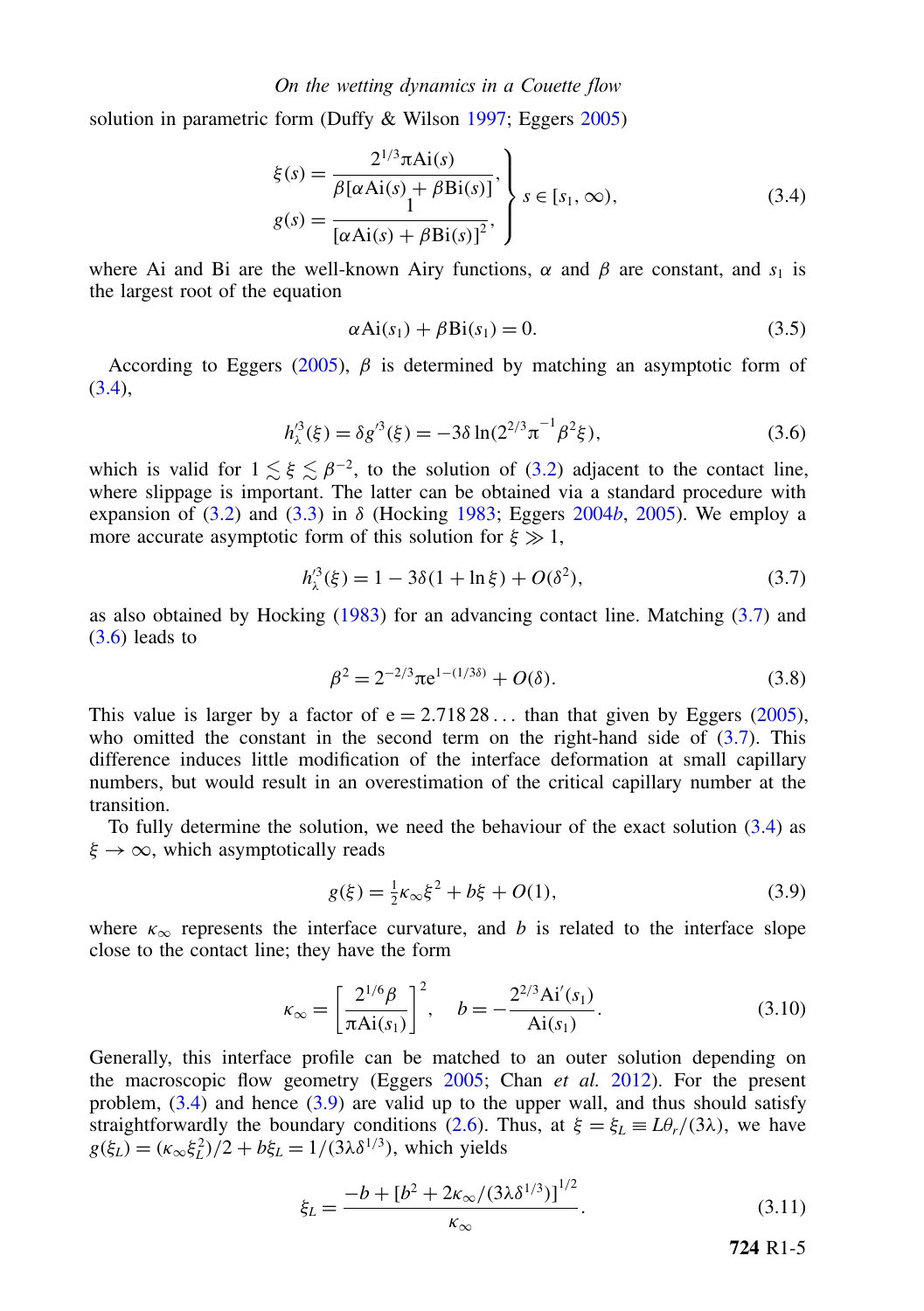Note that the  $O(1)$  terms in [\(3.9\)](#page-4-3) have been omitted for small  $\lambda$ . Then the contact angle condition at the upper wall gives  $g'(\xi_L) = [b^2 + 2\kappa_\infty/(3\lambda \delta^{1/3})]^{1/2} = \theta_l/(\theta_r \delta^{1/3})$ , or

<span id="page-5-0"></span>
$$
\left[\frac{2^{2/3}Ai'(s_1)}{Ai(s_1)}\right]^2 + \frac{2^{2/3}e^{1-1/3\delta}}{3\pi\lambda\delta^{1/3}Ai^2(s_1)} = \frac{\theta^2}{\delta^{2/3}},
$$
\n(3.12)

with  $\theta = \theta_l/\theta_r$ . This serves as an equation to determine  $s_1$  as a function of  $\delta$  for given values of  $\theta_l/\theta_r$  and λ. Once  $s_1$  is known, α can be obtained according to [\(3.5\)](#page-4-4).

Typically there exist two branches of the solutions for  $\delta$  less than a critical value, as illustrated in figure  $2(a)$ , which plots the variation of the rescaled contact-line distance  $\hat{L} = \theta_r L$  as a function of  $\delta$ . The lower branch of solutions is stable, corresponding to  $Ai'(s_1) < 0$  (*b* > 0); the apparent contact angle  $\theta_{ap}$  can be defined as the slope of the interface approximated by [\(3.9\)](#page-4-3) as  $\xi \to 0$  (see figure 2*b*), so that  $\theta_{ap}/\theta_r = \delta^{1/3}b$ . The upper branch is unstable and corresponds to  $Ai'(s_1) > 0$  ( $b < 0$ ). For the latter, the interface is characterized by a leading finger, and the contact line is located at an apparent position  $\xi = -2b/\kappa_{\infty}$ , where the apparent contact angle can be measured as  $\theta_{ap}/\theta_r = -\delta^{1/3}b$  (Chan *et al.* 2012). Therefore, we have

$$
\theta_{ap}/\theta_r = 2^{2/3} \delta^{1/3} |\text{Ai}'(s_1)| / \text{Ai}(s_1), \tag{3.13}
$$

which is plotted in figure  $2(b)$ . It can be further demonstrated that the critical reduced capillary number  $\delta_c$ , beyond which the stationary solution ceases to exist, occurs at  $s_1 = s_{max} = -1.01879...$  where Ai( $s_1$ ) attains its maximum and hence Ai'( $s_{max}$ ) = 0. According to  $(3.12)$ ,  $\delta_c$  is explicitly written as

$$
\delta_c = 1/W_0((T\lambda\theta^2)^{-3}) \quad \text{with } T = 3\pi\text{Ai}^2(s_{max})/(2^{2/3}\text{e}) = 0.62670\dots, \tag{3.14}
$$

where  $W_0(t)$  ( $t \ge -1/e$ ) is the principal branch of the Lambert *W* function defined by  $W(t)e^{W(t)} = t$  (Corless *et al.* 1996). Physically, for  $\delta > \delta_c$ , the interface is so highly bent that the interface slope at the upper wall is always larger than that prescribed by  $\theta_l$ , and the interface cannot remain stationary any longer, leading to a liquid film deposited on the lower wall. Obviously, the wetting transition occurs at  $\theta_{an} = 0$ , a criterion frequently postulated (Derjaguin & Levi 1964; Blake & Ruschak 1979). Note that the interface angle at the centre line of the channel, defined by Sbragaglia *et al.* (2008) as the apparent contact angle, remains finite at the transition.

Sbragaglia *et al.* (2008) calculated numerically the critical capillary number  $Ca_c = \delta_c \theta_r^3/3$  using a modified lubrication approach, and compared to the theory of Eggers (2004*a*, 2005) developed for the plate withdrawal problem. However, to achieve a good comparison, they had to adjust one geometry parameter in the formula, which is not defined in the Couette system. As shown in figure 3, the present theory agrees with the numerical results very well up to  $\theta_r = 45^\circ$ , even though the lubrication theory is based on the assumption of small microscopic contact angles. More importantly, there are no adjustable parameters.

## 4. Liquid–liquid system with matched viscosity

We now turn to the liquid–liquid system. The analysis for arbitrary values of *m* is tedious and can hardly provide any physical insight. For simplicity, we fix  $m = 1$ , while the microscopic contact angles could still be different. We note that the effect of the viscosity ratio is only quantitative, as numerically demonstrated by Sbragaglia *et al.* (2008).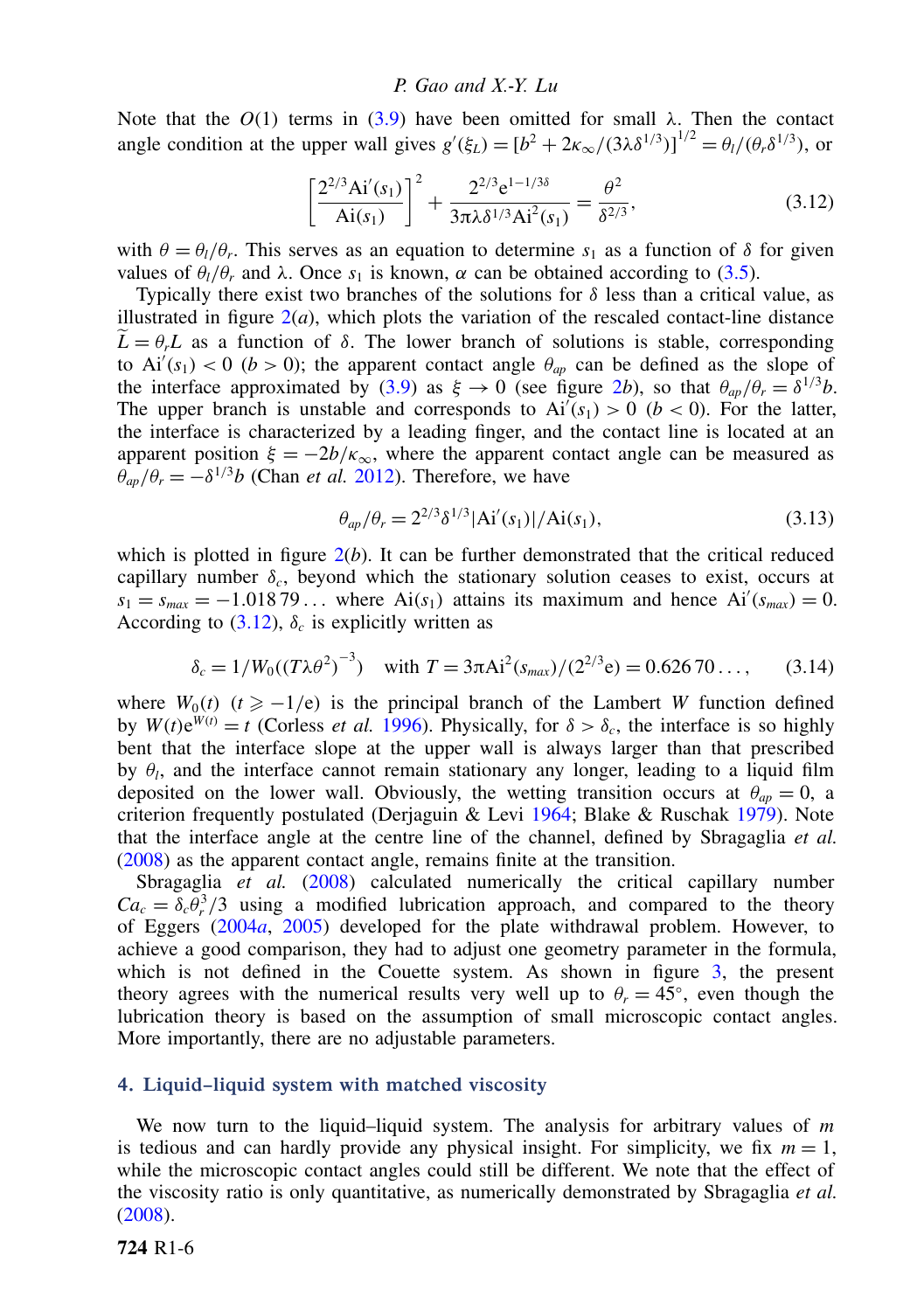

FIGURE 2. Variation of (*a*) the rescaled contact-line distance  $\tilde{L} = \theta_r L$  and (*b*) the apparent contact angle  $\theta_{ap}/\theta_r$  as functions of  $\delta$  for  $\lambda = 10^{-7}$  and  $\theta = 1$ . The definition of  $\theta_{ap}$  is schematically shown in the inset. The stationary solutions only exist for  $\delta \leq \delta_c = 0.0218$ .



FIGURE 3. Comparison of the critical capillary number  $Ca_c$  for  $\lambda = 10^{-7}$  and  $\theta = 1$  with the numerical results of Sbragaglia *et al.* (2008).

The governing equation for  $h(x)$  is

<span id="page-6-0"></span>
$$
h''' = \frac{3Ca(6\lambda + 1)}{h(h-1)[(2\lambda + 1)(h-1)h - 3\lambda(4\lambda + 1)]},
$$
\n(4.1)

supplemented with boundary conditions  $(2.5)$  and  $(2.6)$ . The inner solutions where slip is important and the outer solution away from the contact lines are analysed separately.

In general, the introduction of the left fluid would have a strong influence on both the inner and outer solutions (Cox 1986). However, for small microscopic contact angles, we now show that there is only one fluid coming into play close to each contact line. Take the lower contact line as an example. Using the inner variables  $\xi$ and  $h_{\lambda}(\xi)$ , [\(4.1\)](#page-6-0) is transformed exactly into the same form of [\(3.2\)](#page-3-2), as long as  $\lambda \ll 1$ . This is not surprising since the viscous force in the sharp wedge always dominates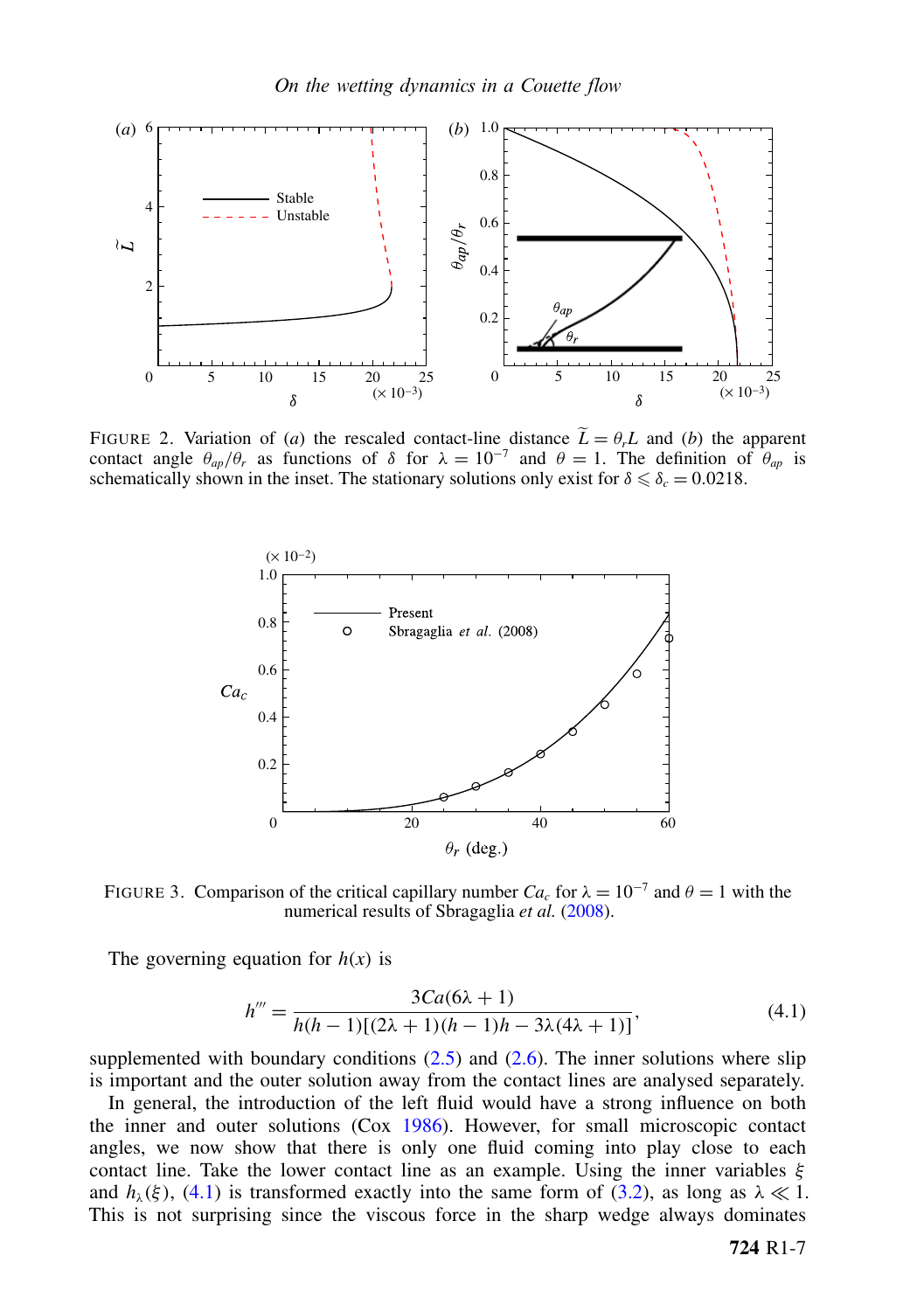that outside it when the contact angle is small, as in the wetting of a single liquid. Therefore, the solution  $(3.4)$  can also be used to describe the inner solution associated with the lower contact line for the liquid–liquid system. Following a similar procedure to the previous section, the inner solution near the upper contact line can be obtained.

To find the outer solution, we define  $\zeta = x/L$  and  $h_L(\zeta) = h(x)$  for clarity. The governing equation for the outer problem is

<span id="page-7-1"></span>
$$
h_L''' = \frac{\widetilde{Ca}}{h_L^2 (h_L - 1)^2},
$$
\n(4.2)

with  $Ca \equiv 3L^3Ca = \tilde{L}^3\delta$ . At the two contact lines, we have  $h_L(0) = 0$  and  $h_L(1) = 1$ . In addition, the volume of the right fluid underneath the interface is fixed:  $\int_0^1 h_L(\zeta) d\zeta = V$ , where *V* is a normalized volume and will be determined by the matching procedure together with *L*. As usual, the outer solution is expanded in terms of  $Ca$ , i.e.

$$
h_L(\zeta) = h_{L0}(\zeta) + \widetilde{C}ah_{L1}(\zeta) + O(\widetilde{C}a^2), \tag{4.3}
$$

assuming that  $\widetilde{Ca}$  is small. As will be shown later, this assumption is invalid for the unstable solutions as well as for the stable solutions close to the wetting transition. The leading-order  $h_{L0}$  simply represents the interface profile without any flow,

<span id="page-7-0"></span>
$$
h_{L0}(\zeta) = (1 - B)\zeta^2 + B\zeta,\tag{4.4}
$$

with  $B = 6V - 2$ . Two apparent contact angles can be defined according to this static interface profile:  $\theta_{ap}^l = h'_L(0)/L = B/L$  and  $\theta_{ap}^r = h'_L(1)/L = (2 - B)/L$ . As only positive apparent contact angles make physical sense, we must have  $0 < B < 2$  or  $1/3 < V < 2/3$ .

Eggers  $(2005)$  matched directly the asymptotic form  $(3.9)$  of the inner solution as  $\xi \to \infty$  to a static outer solution. This procedure cannot be used for the present problem. The inner solution associated with the lower contact line always has a positive curvature [\(3.10\)](#page-4-5), and it can be expected that the curvature near the upper contact line is negative since the viscous bending on the interface acts in the opposite way. Thus, the outer solution must have an inflection point where the curvature changes its sign. This contradicts the fact that  $h_{L0}$  has a constant curvature. Alternatively, we need to go further to the first-order expansion  $h_{L1}$ , which typically contains a logarithmic term, and match it to the asymptotic form  $(3.6)$  of the inner solution valid for  $1 \lesssim \xi \lesssim \beta^{-2}$ . This new procedure is consistent if  $\beta^{-2} \gg 1$  so that the outer solution and  $(3.6)$  can overlap close to the contact line, which is true for the parameters studied.

The equation for *hL*<sup>1</sup> reads

$$
h_{L1}''' = \frac{1}{h_{L0}^2 (h_{L0} - 1)^2},\tag{4.5}
$$

whose solution can be routinely derived. Of interest is the asymptotic behaviour close to the contact lines, which takes the form

$$
h'_{L1}(\zeta) \sim -[\ln(e\zeta) + \Phi(B)]/B^2
$$
 as  $\zeta \to 0^+$ , (4.6)

$$
h'_{L1}(\zeta) \sim -[\ln(e(1-\zeta)) + \Phi(2-B)]/(2-B)^2 \quad \text{as } \zeta \to 1^-, \tag{4.7}
$$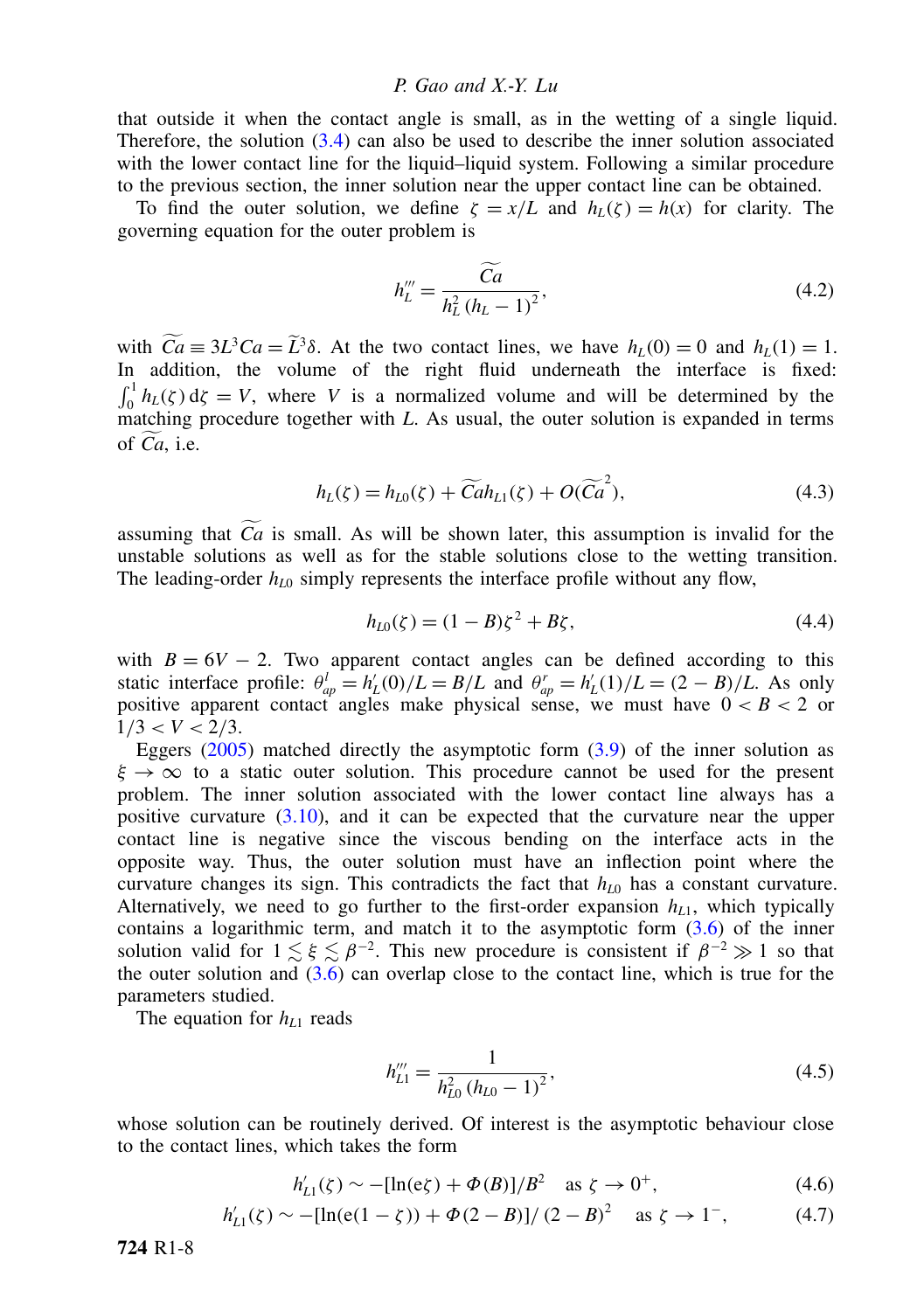where

$$
\Phi(B) = \frac{3B - 1}{(1 - B)^3} \ln B - \frac{B^2(B - 3)}{(1 - B)^3} \ln(2 - B) + \frac{B^2 - B + 2}{(B - 2)(B - 1)}.
$$
(4.8)

For the purpose of matching, we write the inner solution associated with the lower contact line [\(3.6\)](#page-4-2) in terms of  $\zeta$  and  $h_L(\zeta)$ :

<span id="page-8-1"></span><span id="page-8-0"></span>
$$
h_L^{\prime 3}(\zeta) = \widetilde{L}^3 [1 - 3\delta \ln(\tilde{eL}\zeta/3\lambda)],\tag{4.9}
$$

recalling  $\tilde{L} = \theta_r L$ . On the other hand, the asymptotic slope of the interface for the outer solution satisfies

$$
h_L^{\prime 3}(\zeta) = h_{L0}^{\prime 3} + 3\widetilde{C}ah_{L0}^{\prime 2}h_{L1}^{\prime} + O(\widetilde{C}a^2) = B^3 - 3\widetilde{L}^3\delta[\ln(\mathrm{e}\zeta) + \Phi(B)] + O(\delta^2),\tag{4.10}
$$

as  $\zeta \rightarrow 0^+$ . Comparing [\(4.9\)](#page-8-0) and [\(4.10\)](#page-8-1), we arrive at

<span id="page-8-2"></span>
$$
1 - B^3 / \tilde{L}^3 = 3\delta [\ln(\tilde{L}/3\lambda) - \Phi(B)].
$$
\n(4.11)

In a similar way, the matching of the outer solution with the inner solution close to the upper contact line can be performed, leading straightforwardly to

$$
\theta^3 - (2 - B)^3 / \widetilde{L}^3 = 3\delta[\ln(\theta \widetilde{L}/3\lambda) - \Phi(2 - B)].
$$
\n(4.12)

For given values of  $\delta$ ,  $\theta$  and  $\lambda$ , [\(4.11\)](#page-8-2) and [\(4.12\)](#page-8-3) can be regarded as a system of nonlinear equations for  $\tilde{L}$  and *B*, which should be solved numerically.

Specifically, if we further assume  $\theta_l = \theta_r$  or  $\theta = 1$ , the interface would have a twofold symmetric behaviour, which has received more attention (Thompson & Robbins 1989; Jacqmin 2004). For this symmetric case, the interface without flow is a straight line, and from [\(4.4\)](#page-7-0) we have  $B = 1$ , and the two matching conditions reduce to a single equation

<span id="page-8-4"></span><span id="page-8-3"></span>
$$
1 - 1/\widetilde{L}^3 = 3\delta \ln(\widetilde{L}/3\lambda). \tag{4.13}
$$

Noting that the apparent contact angle reduces to  $\theta_{ap} = 1/L$ , this equation can also be written in the form of the Cox–Voinov law

$$
\theta_{ap}^3 - \theta_r^3 = -9Ca \ln \frac{H\theta_r}{3\lambda_s \theta_{ap}}.\tag{4.14}
$$

An important observation is the presence of  $\theta_{ap}$  in the logarithmic function, which should be finite as long as the stationary interface exists. Similarly to the single-phase system,  $(4.13)$  has two branches of solutions, which are formally given as

$$
\widetilde{L}_{k}^{-3} = -\delta W_{k} \left( -\frac{1}{27\lambda^{3} \delta e^{1/\delta}} \right), \quad k = -1, 0,
$$
\n(4.15)

where *W*−<sup>1</sup>(*t*) is the other real branch of the Lambert *W* function, also defined for  $t \ge -1/e$ . This lower bound gives a critical capillary number

<span id="page-8-6"></span><span id="page-8-5"></span>
$$
\delta_c = -[W_{-1}(-27\lambda^3/e)]^{-1},\tag{4.16}
$$

above which there are no steady solutions.

The two branches of solutions are illustrated in figure  $4(a)$  for  $\lambda = 10^{-6}$ . The stable and unstable branches correspond to  $\widetilde{L}_{-1}$  and  $\widetilde{L}_0$ , respectively. For comparison, [\(4.1\)](#page-6-0) is numerically integrated via a fourth-order Runge–Kutta method. Numerical results are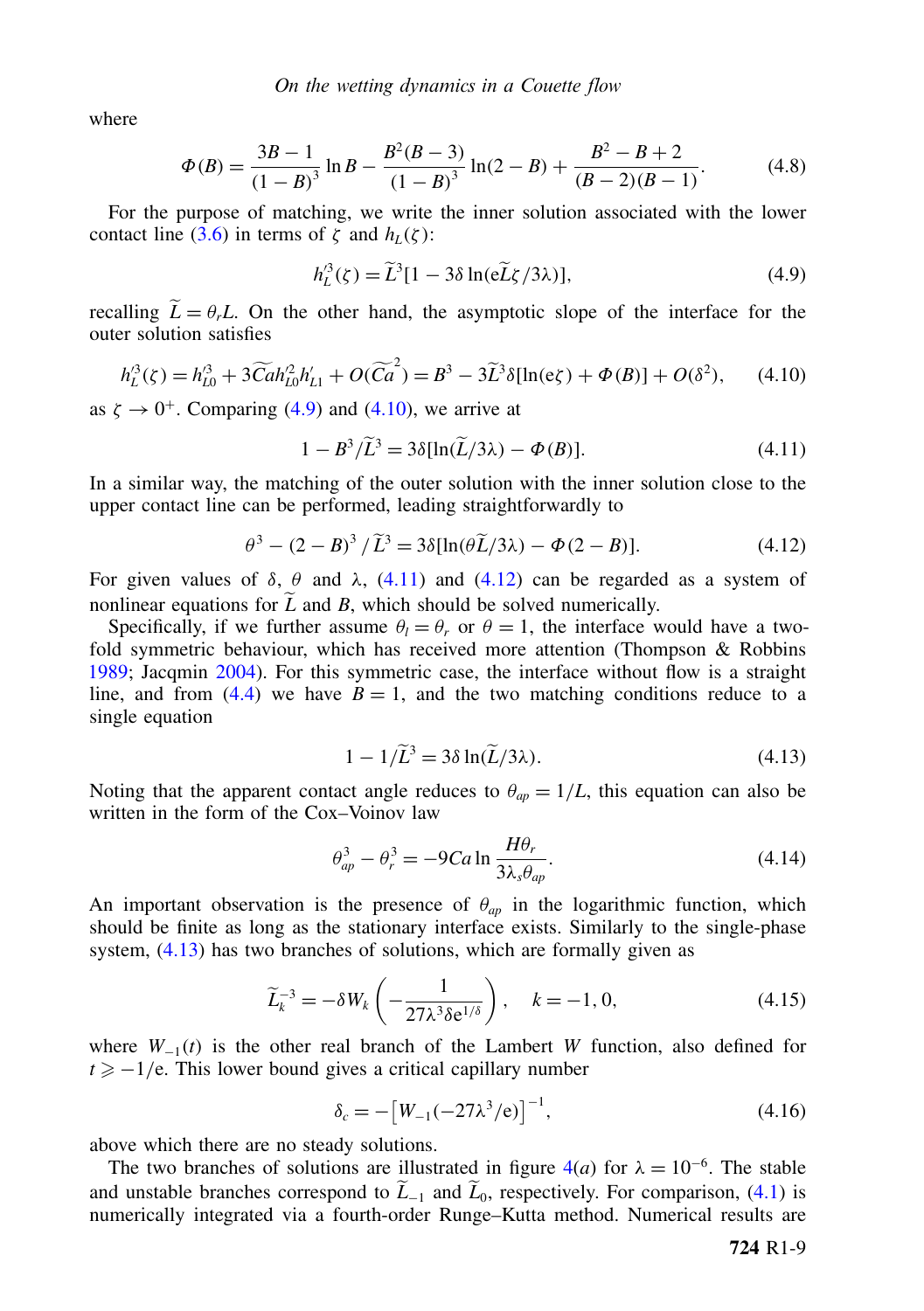

FIGURE 4. (*a*) Variation of  $\tilde{L}$  as a function of  $\delta$  for the symmetric case. The theoretical solutions (thick lines) are given by [\(4.15\)](#page-8-5). Numerical results (thin lines), obtained by directly integrating the governing equation [\(4.1\)](#page-6-0) with  $\theta_l = \theta_r = \pi/6$ , are also plotted for comparison. (*b*) Effect of the contact angle ratio  $\theta$ . The dimensionless slip length is  $\lambda = 10^{-6}$ .

obtained for  $\theta_l = \theta_r = \pi/6$ , which is small enough to use the lubrication approximation. As expected, the present theory shows a good prediction of the stable solution for  $\delta$  < 0.018. However, a pronounced deviation is observed close to the wetting transition. In particular,  $(4.16)$  overpredicts the critical capillary number by an amount of 8.6%. This deviation is due not to the finite microscopic contact angle used in the numerical results, but to the fact that the capillary number is too large to use the expansion [\(4.3\)](#page-7-1), which is only reasonable at small *Ca*. Specifically, at  $\delta = \delta_c$ , we have  $\widetilde{L}_c^{-3} = \delta_c$ and hence  $Ca_c = \tilde{L}_c^3 \delta_c = 1$ , and for the unstable branch  $Ca > 1$ , which violate the complex state of  $(A, B)$  to approximate the outer solution. With this in mind,  $(A, B)$ employment of  $(4.3)$  to approximate the outer solution. With this in mind,  $(4.16)$ still provides an acceptable estimation of the critical capillary number. Moreover, differently from the single-phase case, the wetting transition occurs at finite apparent contact angles.

Finally, figure  $4(b)$  depicts the influence of the contact angle ratio  $\theta$  by plotting solutions for typically  $\theta = 0.8$ , 1 and 2. Note that the curves for  $\theta \neq 1$  correspond to asymmetric interfaces. An increase of the microscopic contact angle at the upper wall delays the wetting transition, as also observed by Sbragaglia *et al.* (2008).

# 5. Summary

We have performed a lubrication analysis of the wetting dynamics in a Couette flow. Two special cases, i.e. the liquid–air flow and the liquid–liquid flow with matched viscosities, are considered. We use the classic definition of the apparent contact angle, which is associated with a static outer interface extrapolated to the contact line. For the liquid–air case, the wetting transition occurs at a reduced capillary number that depends only on  $\lambda\theta^2$ , and the associated apparent contact angle vanishes. For the liquid–liquid case, an analytical form of the contact-line position is presented and predicts the stable branch of solutions well; it shows that the apparent contact angle is finite at the wetting transition. Compared with previous numerical work, the present analysis demonstrates that the wetting transition is due to the mismatch between the inner and outer interfacial solutions.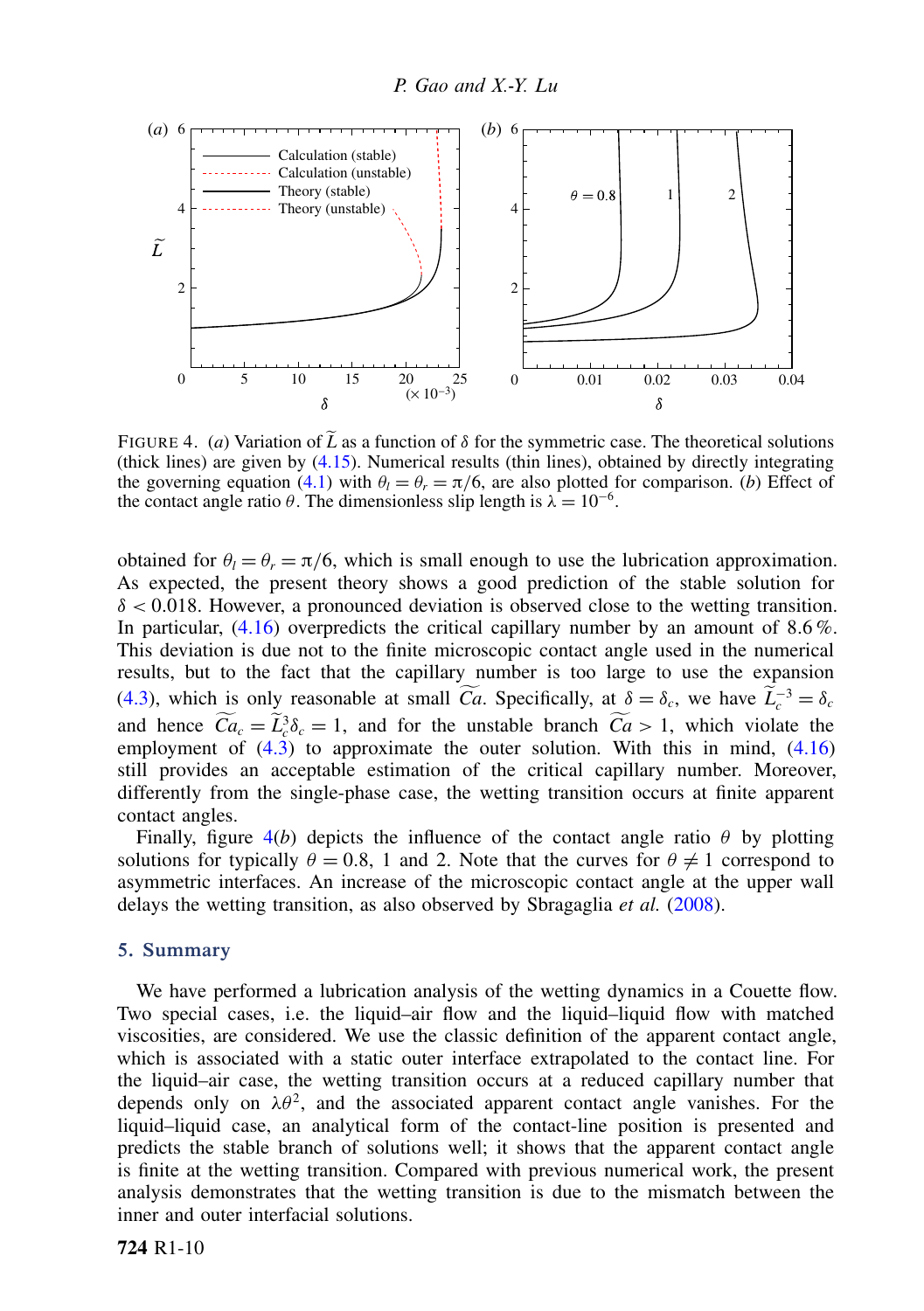#### Acknowledgements

We acknowledge support by the National Natural Science Foundation of China (No. 11102203), the Chinese Academy of Sciences (KJZD-EW-J01), the Foundation for the Author of National Excellent Doctoral Dissertation of PR China (201136), the Special Foundation of the President of the Chinese Academy of Sciences, and the Fundamental Research Funds for the Central Universities.

# **References**

- BLAKE, T. D. & RUSCHAK, K. J. 1979 Maximum speed of wetting. *Nature* 282, 489–491.
- CHAN, T. S., SNOEIJER, J. H. & EGGERS, J. 2012 Theory of the forced wetting transition. *Phys. Fluids* 24, 072104.
- CORLESS, R. M., GONNET, G. H., HARE, D. E. G., JEFFREY, D. J. & KNUTH, D. E. 1996 On the Lambert *W* function. *Adv. Comput. Math.* 5, 329–359.
- COX, R. G. 1986 The dynamics of the spreading of liquids on a solid surface. Part 1. Viscous flow. *J. Fluid Mech.* 168, 169–194.
- DERJAGUIN, B. V. & LEVI, S. M. 1964 *Film Coating Theory*. Focal.
- DUFFY, B. R. & WILSON, S. K. 1997 A third-order differential equation arising in thin-film flows and relevant to Tanner's law. *Appl. Math. Lett.* 10, 63–68.
- DUSSAN, E. B. & DAVIS, S. H. 1974 Motion of a fluid–fluid interface along a solid surface. *J. Fluid Mech.* 65, 71–95.
- EGGERS, J. 2004*a* Hydrodynamic theory of forced dewetting. *Phys. Rev. Lett.* 93, 094502.
- EGGERS, J. 2004*b* Toward a description of contact line motion at higher capillary numbers. *Phys. Fluids* 16, 3491–3494.
- EGGERS, J. 2005 Existence of receding and advancing contact lines. *Phys. Fluids* 17, 082106.
- DE GENNES, P. G. 1986 Deposition of Langmuir–Blodgett layers. *Colloid Polym. Sci.* 264, 463–465.
- HOCKING, L. M. 1981 Sliding and spreading of thin two-dimensional drops. *Q. J. Mech. Appl. Maths* 34, 37–55.
- HOCKING, L. M. 1983 The spreading of a thin drop by gravity and capillarity. *Q. J. Mech. Appl. Maths* 36, 55–69.
- HUH, C. & SCRIVEN, L. E. 1971 Hydrodynamic model of steady movement of a solid/liquid/fluid contact line. *J. Colloid Interface Sci.* 35, 85–101.
- JACQMIN, D. 2004 Onset of wetting failure in liquid–liquid systems. *J. Fluid Mech.* 517, 209–228.
- ORON, A., DAVIS, S. H. & BANKOFF, G. 1997 Long-scale evolution of thin liquid films. *Rev. Mod. Phys.* 69, 931–980.
- QIAN, T., WANG, X.-P. & SHENG, P. 2006 A variational approach to moving contact line hydrodynamics. *J. Fluid Mech.* 564, 333–360.
- REN, W. & E, W. 2007 Boundary conditions for the moving contact line problem. *Phys. Fluids* 19, 022101.
- SBRAGAGLIA, M., SUGIYAMA, K. & BIFERALE, L. 2008 Wetting failure and contact line dynamics in a Couette flow. *J. Fluid Mech.* 614, 471–493.
- SEDEV, R. V. & PETROV, J. G. 1991 The critical condition for transition from steady wetting to film entrainment. *Colloids Surf.* 53, 147–156.
- SNOEIJER, J. H. & ANDREOTTI, B. 2013 Moving contact lines: scales, regimes, and dynamical transitions. *Annu. Rev. Fluid Mech.* 45, 269–292.
- SNOEIJER, J. H., ANDREOTTI, B., DELON, G. & FERMIGIER, M. 2007 Relaxation of a dewetting contact line. Part 1. A full-scale hydrodynamic calculation. *J. Fluid Mech.* 579, 63–83.
- SNOEIJER, J. H., DELON, G., FERMIGIER, M. & ANDREOTTI, B. 2006 Avoided critical behavior in dynamically forced wetting. *Phys. Rev. Lett.* 96, 174504.